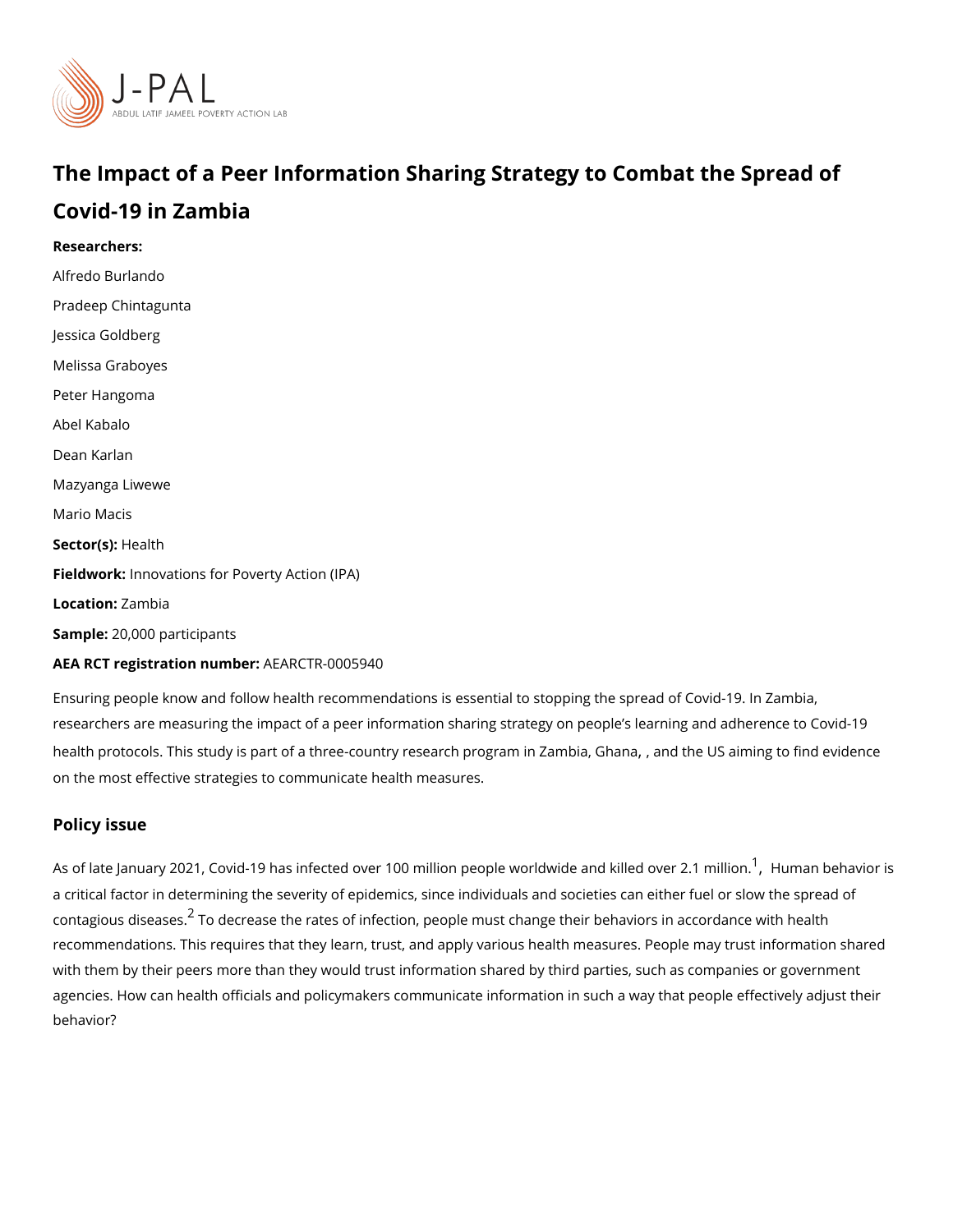Inthe United Stahes [,](https://www.povertyactionlab.org/evaluation/impact-quiz-style-information-campaign-covid-19-prevention-united-states) and Zambia, researchers are conducting three randomized evaluations campaign strategies to promote adherence to preventive health guidelines. Because resea evaluations in high- and low-income countries, the studies analyze how individuals knowl different public health patterns and provide evidence applicable across a range of contex

### Context of the evaluation

In Zambia[,](#page-2-0) over 42,000 cases of Covid-19 and nearly 600 deaths have  $^3$  $^3$ pe Ceonvid pto 9 tiesdæas of contagious respiratory disease whose severity varies among individuals: some people do the virus, while others have serious medical complications that can lead to death. Despite they are not widely available in many countries, including in Zambia. Therefore, the best <code>mask,</code> wash hands frequently, and keep  $\vec{d}$ isStoavnecren mireomniso hane resadopted different strategies t measures among the population, but there is limited evidence on which strategies are the to Covid-19 guidelines.

#### Details of the intervention

In Zambia, researchers are measuring the impact of a peer information sharing strategy o Covid-19 health protocols. All of the 20,000 study participants will receive text messages messages, formulated in conjunction with Zambia s Ministry of Health, provide key facts a concrete steps to reduce transmission. In particular, the messages encourage destigmatiz main behaviors: wearing masks in public, washing hands, and avoiding blaming others. Th to share the contact information for five friends.

Then, researchers will randomly assign the 20,000 text message recipients to one of the f

- $\check{\phantom{\phi}}$  Group Participants are asked to forward the Covid-19 informational messages to five financial incentive.
- Group Participants are asked to forward the Covid-19 informational messages to five offered a financial inventive of an amount equivalent to the daily median wage.
- Group 3he research team, under the auspices of a local health authority, forwards th to the participant s five friends.
- Comparison:gPaupicipants receive no further intervention.

All participants will receive minor compensation (US\$1) for their participation, and users compensation for the cost of sending the text messages to friends. This compensation is Group 2. The research team will survey the original 20,000 participants and their contacts strategy is most successful to promote social distancing, handwashing, and mask-wearing.

### Results and policy lessons

Project ongoing; results forthcoming.